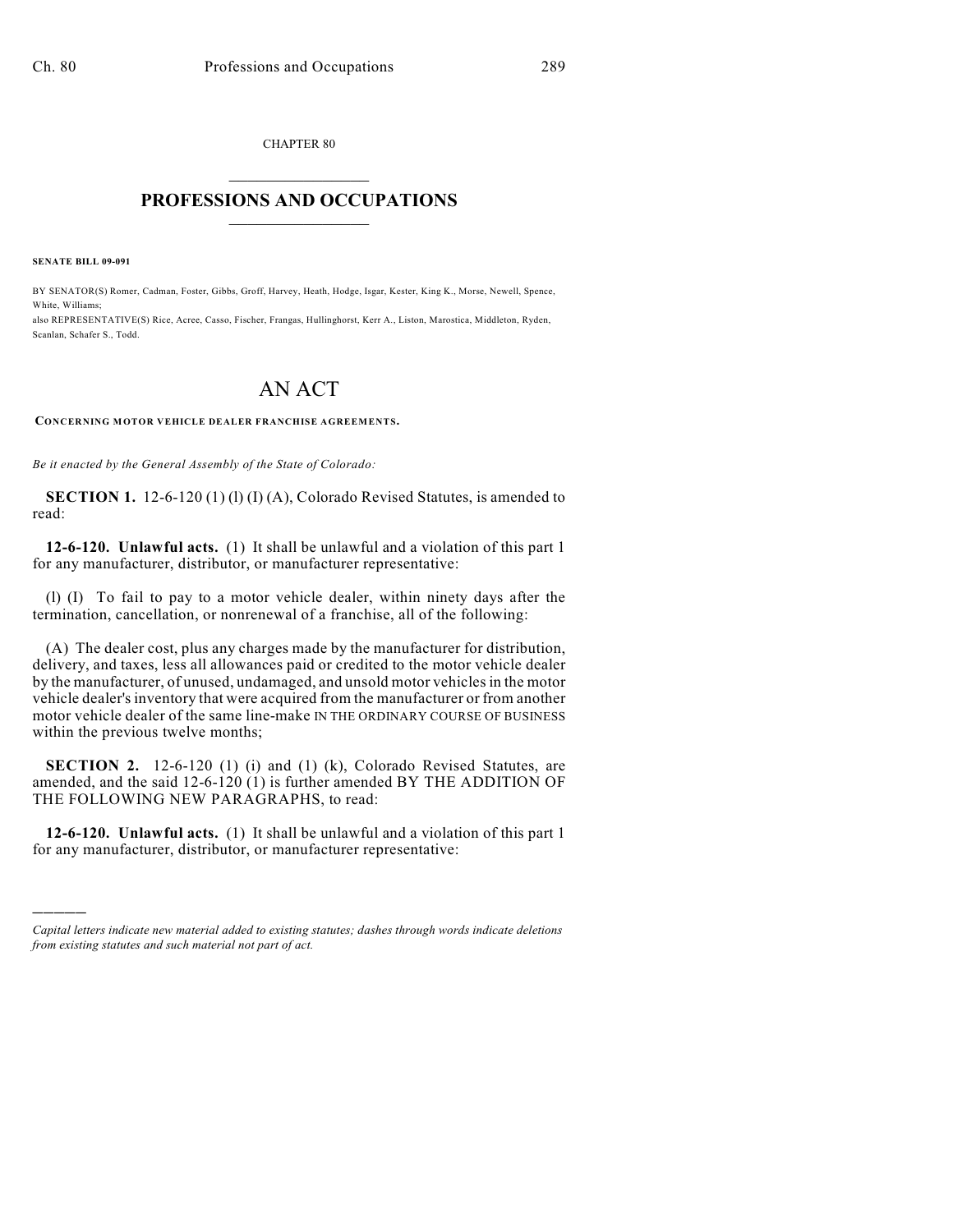(i) (I) TO FAIL TO PROVIDE TO THE MOTOR VEHICLE DEALER, WITHIN TWENTY DAYS AFTER RECEIPT OF A NOTICE OF INTENT FROM A MOTOR VEHICLE DEALER, THE LIST OF DOCUMENTS AND INFORMATION NECESSARY TO APPROVE THE SALE OR TRANSFER OF THE OWNERSHIP OF A DEALERSHIP BY SALE OF THE BUSINESS OR BY STOCK TRANSFER OR THE CHANGE IN EXECUTIVE MANAGEMENT OF THE DEALERSHIP;

(II) TO FAIL TO CONFIRM WITHIN TWENTY DAYS AFTER RECEIPT OF ALL DOCUMENTS AND INFORMATION LISTED IN SUBPARAGRAPH (I) OF THIS PARAGRAPH (i) THAT SUCH DOCUMENTATION AND INFORMATION HAS BEEN RECEIVED;

(III) To refuse to approve, unreasonably, the sale or transfer of the ownership of a dealership by sale of the business or by stock transfer WITHIN SIXTY DAYS AFTER THE MANUFACTURER HAS RECEIVED ALL DOCUMENTS AND INFORMATION NECESSARY TO APPROVE THE SALE OR TRANSFER OF OWNERSHIP, or to refuse to approve, unreasonably, the change in executive management of the dealership WITHIN SIXTY DAYS AFTER THE MANUFACTURER HAS RECEIVED ALL INFORMATION NECESSARY TO APPROVE THE CHANGE IN MANAGEMENT; except that nothing in this part 1 shall authorize the sale, transfer, or assignment of a franchise or a change of the principal operator without the approval of the manufacturer or distributor UNLESS THE MANUFACTURER OR DISTRIBUTOR FAILS TO SEND NOTICE OF THE DISAPPROVAL WITHIN SIXTY DAYS AFTER RECEIVING ALL DOCUMENTS AND INFORMATION NECESSARY TO APPROVE THE SALE OR TRANSFER OF OWNERSHIP; OR

(IV) TO CONDITION THE SALE, TRANSFER, RELOCATION, OR RENEWAL OF A FRANCHISE AGREEMENT, OR TO CONDITION SALES, SERVICES, PARTS, OR FINANCE INCENTIVES, UPON SITE CONTROL OR AN AGREEMENT TO RENOVATE OR MAKE IMPROVEMENTS TO A FACILITY; EXCEPT THAT VOLUNTARY ACCEPTANCE OF SUCH CONDITIONS BY THE DEALER SHALL NOT CONSTITUTE A VIOLATION;

(k) To require, coerce, or attempt to coerce any motor vehicle dealer to refrain from participation in the management of, investment in, or acquisition of any other line-make of new motor vehicles or related products; except that this paragraph (k) shall not apply unless the motor vehicle dealer:

(I) Maintains a reasonable line of credit for each make or line of new motor vehicle: and

(II) Remains in compliance with reasonable capital standards and reasonable facilities requirements specified by the manufacturer; EXCEPT THAT "reasonable facilities requirements" shall not include any A requirement that a motor vehicle dealer establish or maintain exclusive facilities, personnel, or display space; unless such a requirement is justified by reasonable business considerations. AND

(III) PROVIDES WRITTEN NOTICE TO THE MANUFACTURER, DISTRIBUTOR, OR MANUFACTURER'S REPRESENTATIVE, NO LESS THAN NINETY DAYS PRIOR TO THE DEALER'S INTENT TO PARTICIPATE IN THE MANAGEMENT OF, INVESTMENT IN, OR ACQUISITION OF ANOTHER LINE-MAKE OF NEW MOTOR VEHICLES OR RELATED PRODUCTS;

(p) TO DISCRIMINATE BETWEEN OR REFUSE TO OFFER TO ITS SAME LINE-MAKE FRANCHISED DEALERS ALL MODELS MANUFACTURED FOR THAT LINE-MAKE BASED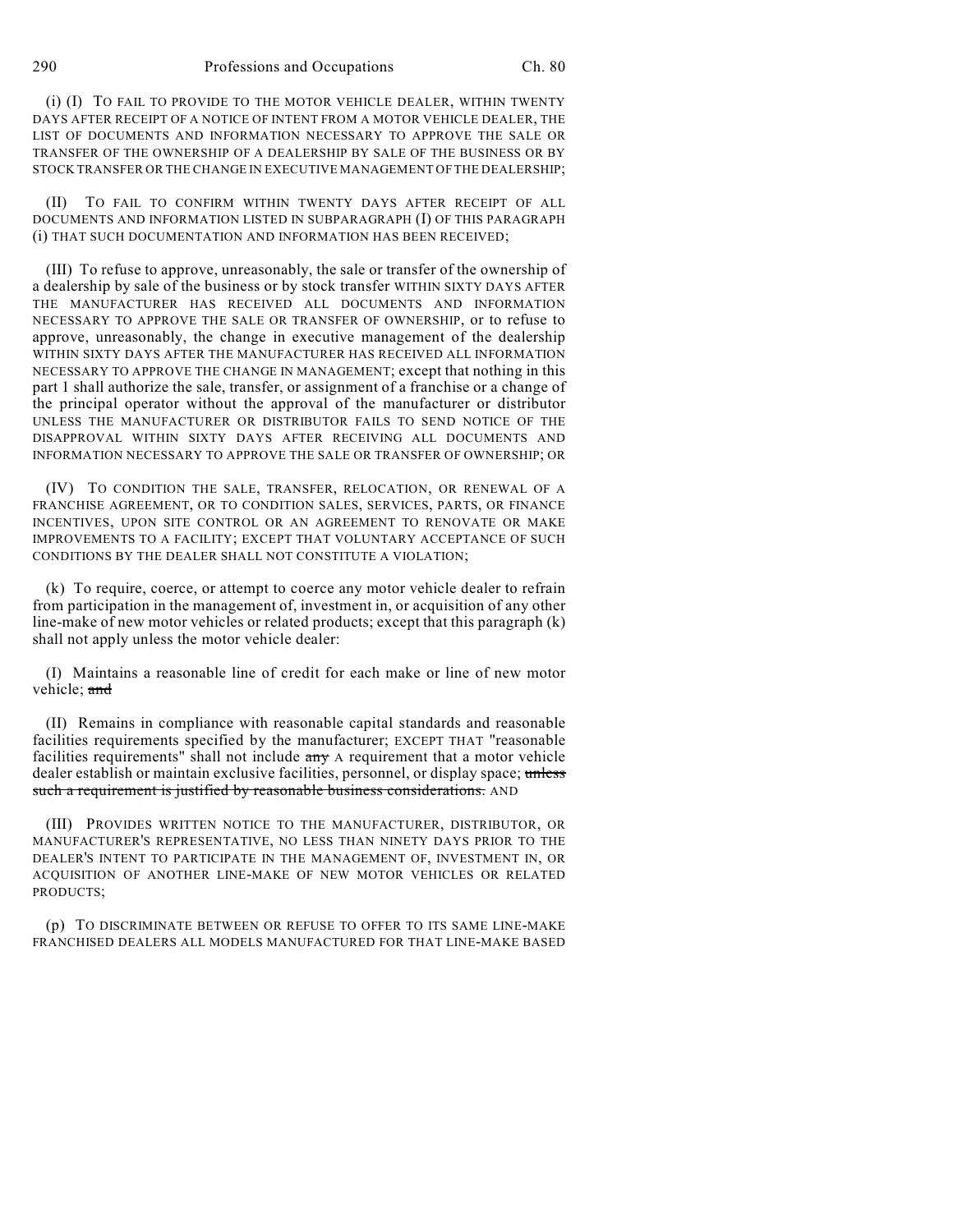UPON UNREASONABLE SALES AND SERVICE STANDARDS;

(q) TO FAIL TO MAKE PRACTICALLY AVAILABLE ANY INCENTIVE, REBATE, BONUS, OR OTHER SIMILAR BENEFIT TO A MOTOR VEHICLE DEALER THAT IS OFFERED TO ANOTHER MOTOR VEHICLE DEALER OF THE SAME LINE-MAKE WITHIN THIS STATE;

(r) TO FAIL TO PAY TO A MOTOR VEHICLE DEALER:

(I) WITHIN NINETY DAYS AFTER THE TERMINATION, CANCELLATION, OR NONRENEWAL OF A FRANCHISE FOR THE FAILURE OF A DEALER TO MEET PERFORMANCE SALES AND SERVICE OBLIGATIONS OR AFTER THE TERMINATION, ELIMINATION, OR CESSATION OF A LINE-MAKE, THE COST OF THE LEASE FOR THE FACILITIES USED FOR THE FRANCHISE OR LINE-MAKE FOR THE UNEXPIRED TERM OF THE LEASE, NOT TO EXCEED ONE YEAR; EXCEPT THAT:

(A) IF THE MOTOR VEHICLE DEALER OWNS THE FACILITIES, THE VALUE OF RENTING SUCH FACILITIES FOR ONE YEAR, PRORATED FOR EACH LINE-MAKE BASED UPON TOTAL SALES VOLUME FOR THE PREVIOUS TWELVE MONTHS BEFORE THE INVOLUNTARY TERMINATION;

(B) IF THE DEALER SELLS RECREATIONAL VEHICLES AND A SUBSEQUENT MANUFACTURER OR DISTRIBUTOR THAT MANUFACTURES OR DISTRIBUTES RECREATIONAL VEHICLES REPLACES ANY PORTION OF THE VACATED FACILITIES, THE LEASE OR RENTAL VALUE SHALL BE PRORATED ON A MONTHLY BASIS UNLESS THE DEALER SELLS MOTOR VEHICLES THAT ARE NOT RECREATIONAL VEHICLES;

(C) NOTHING IN THIS SUBPARAGRAPH (I) SHALL BE CONSTRUED TO LIMIT THE APPLICATION OF PARAGRAPH (d) OF THIS SUBSECTION (1);

(II) WITHIN NINETY DAYS AFTER THE TERMINATION, ELIMINATION, OR CESSATION OF A LINE-MAKE, THE FAIR MARKET VALUE OF THE MOTOR VEHICLE DEALER'S GOODWILL FOR THE LINE-MAKE AS OF THE DATE THE MANUFACTURER OR DISTRIBUTOR ANNOUNCES THE ACTION THAT RESULTS IN THE TERMINATION, ELIMINATION, OR CESSATION, NOT INCLUDING ANY AMOUNTS PAID UNDER SUB-SUBPARAGRAPHS (A) TO (E) OF SUBPARAGRAPH (I) OF PARAGRAPH (l) OF THIS SUBSECTION (1); AND

(s) TO CONDITION A FRANCHISE AGREEMENT ON IMPROVEMENTS TO A FACILITY UNLESS REASONABLY REQUIRED BY THE TECHNOLOGY OF A MOTOR VEHICLE BEING SOLD AT THE FACILITY.

**SECTION 3.** 12-6-120.3, Colorado Revised Statutes, is amended BY THE ADDITION OF A NEW SUBSECTION to read:

**12-6-120.3. New, reopened, or relocated dealer - notice required - grounds for refusal of dealer license - definitions - rules.** (1.5) A MANUFACTURER SHALL REASONABLY APPROVE OR DISAPPROVE OF A MOTOR VEHICLE DEALER FACILITY INITIAL SITE LOCATION OR RELOCATION REQUEST WITHIN SIXTY DAYS AFTER THE REQUEST OR AFTER SENDING THE NOTICE REQUIRED BY SUBSECTION (1) OF THIS SECTION TO ALL OF ITS FRANCHISED DEALERS, WHICHEVER IS LATER, BUT NOT TO EXCEED ONE HUNDRED DAYS.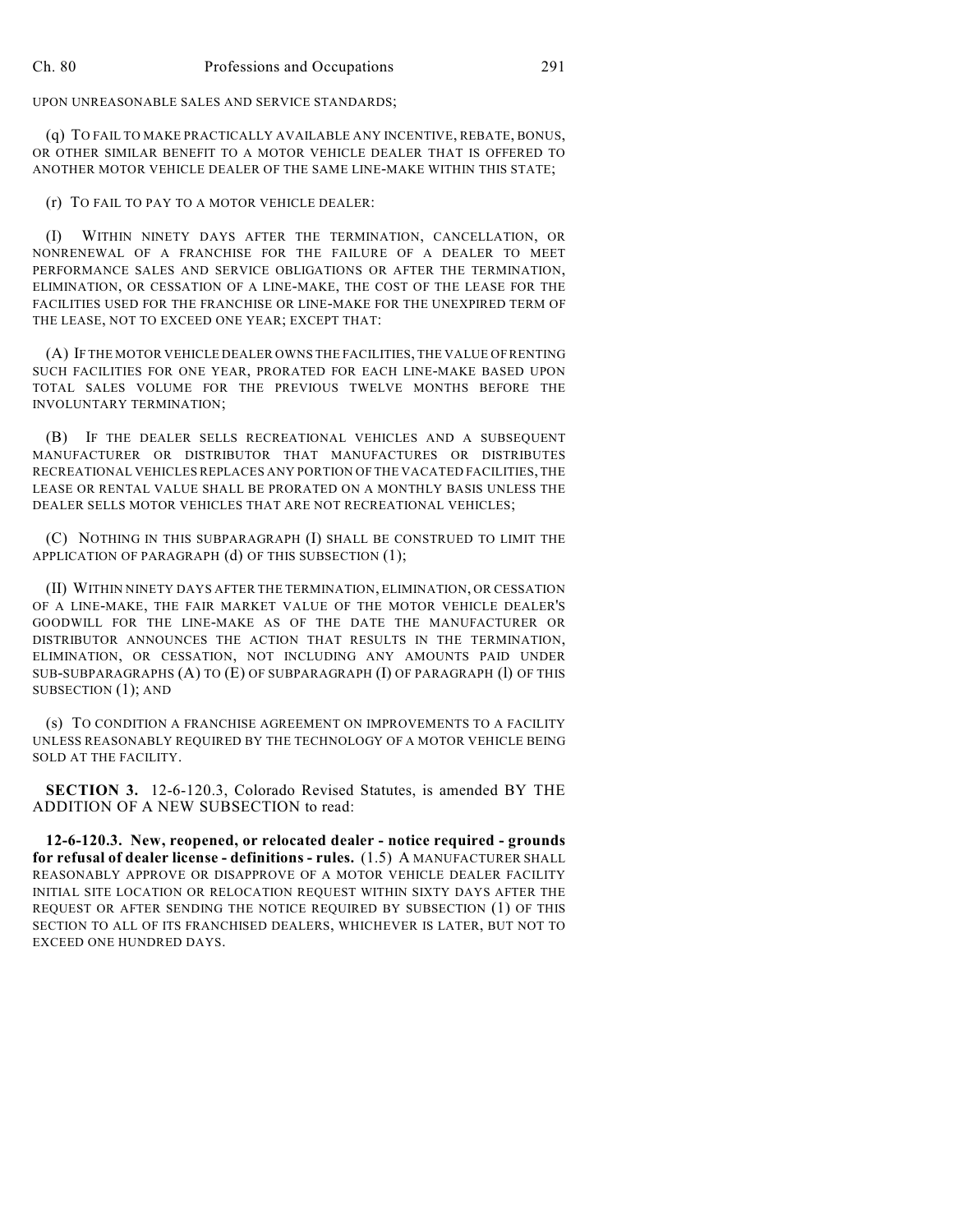**SECTION 4.** 12-6-120.5 (1) and (2) (a), Colorado Revised Statutes, are amended, and the said 12-6-120.5 (2) is further amended BY THE ADDITION OF A NEW PARAGRAPH, to read:

**12-6-120.5. Independent control of dealer - definitions.** (1) Except as otherwise provided in this section, no manufacturer shall own, operate, or control any motor vehicle dealer OR USED MOTOR VEHICLE DEALER in Colorado.

(2) Notwithstanding subsection (1) of this section, the following activities are not prohibited:

(a) (I) EXCEPT AS PROVIDED IN SUBPARAGRAPH (II) OF THIS PARAGRAPH (a), operation of a dealer for a temporary period, not to exceed two years TWELVE MONTHS, during the transition from one owner or operator to another INDEPENDENT OWNER OR OPERATOR; EXCEPT THAT THE EXECUTIVE DIRECTOR MAY EXTEND THE PERIOD, NOT TO EXCEED TWENTY-FOUR MONTHS, UPON SHOWING THE MANUFACTURER OR DISTRIBUTOR OF THE NEED TO OPERATE THE DEALERSHIP FOR SUCH TIME TO ACHIEVE A TRANSITION FROM AN OWNER OR OPERATOR TO ANOTHER INDEPENDENT THIRD-PARTY OWNER OR OPERATOR;

(II) OPERATION OF A DEALERSHIP THAT SELLS RECREATIONAL VEHICLES FOR NOT MORE THAN EIGHTEEN MONTHS DURING THE TRANSITION FROM ONE OWNER OR OPERATOR TO ANOTHER INDEPENDENT OWNER OR OPERATOR;

(e) OWNERSHIP, OPERATION, OR CONTROL OF A USED MOTOR VEHICLE DEALER IF THE MANUFACTURER OWNED, OPERATED, OR CONTROLLED THE USED MOTOR VEHICLE DEALER ON JANUARY 1, 2009, AND HAS CONTINUOUSLY OPERATED OR CONTROLLED THE USED MOTOR VEHICLE FACILITIES AFTER JANUARY 1, 2009.

**SECTION 5.** Part 1 of article 6 of title 12, Colorado Revised Statutes, is amended BY THE ADDITION OF THE FOLLOWING NEW SECTIONS to read:

**12-6-126. Audit reimbursement limitations - dealer claims.** (1) (a) A MANUFACTURER, DISTRIBUTOR, OR MANUFACTURER REPRESENTATIVE SHALL HAVE THE RIGHT TO AUDIT WARRANTY, SALES, OR INCENTIVE CLAIMS OF A MOTOR VEHICLE DEALER FOR FIFTEEN MONTHS AFTER THE DATE THE CLAIM WAS SUBMITTED.

(b) A MANUFACTURER, DISTRIBUTOR, OR MANUFACTURER REPRESENTATIVE SHALL NOT REQUIRE DOCUMENTATION FOR WARRANTY, SALES, OR INCENTIVE CLAIMS OR AUDIT WARRANTY, SALES, OR INCENTIVE CLAIMS OF A MOTOR VEHICLE DEALER MORE THAN TWENTY-FOUR MONTHS AFTER THE DATE THE CLAIM WAS SUBMITTED, NOR SHALL THE MANUFACTURER REQUIRE A CHARGE BACK, REIMBURSEMENT, OR CREDIT AGAINST A FUTURE TRANSACTION ARISING OUT OF AN AUDIT OR REQUEST FOR DOCUMENTATION ARISING MORE THAN FIFTEEN MONTHS AFTER THE DATE THE CLAIM WAS SUBMITTED.

(2) THE MOTOR VEHICLE DEALER SHALL HAVE FIFTEEN MONTHS AFTER MAKING A SALE OR PROVIDING SERVICE TO SUBMIT WARRANTY, SALES, OR INCENTIVE CLAIMS TO THE MANUFACTURER, DISTRIBUTOR, OR MANUFACTURER'S REPRESENTATIVE.

(3) SUBSECTION (1) OF THIS SECTION SHALL NOT LIMIT ANY ACTION FOR FRAUD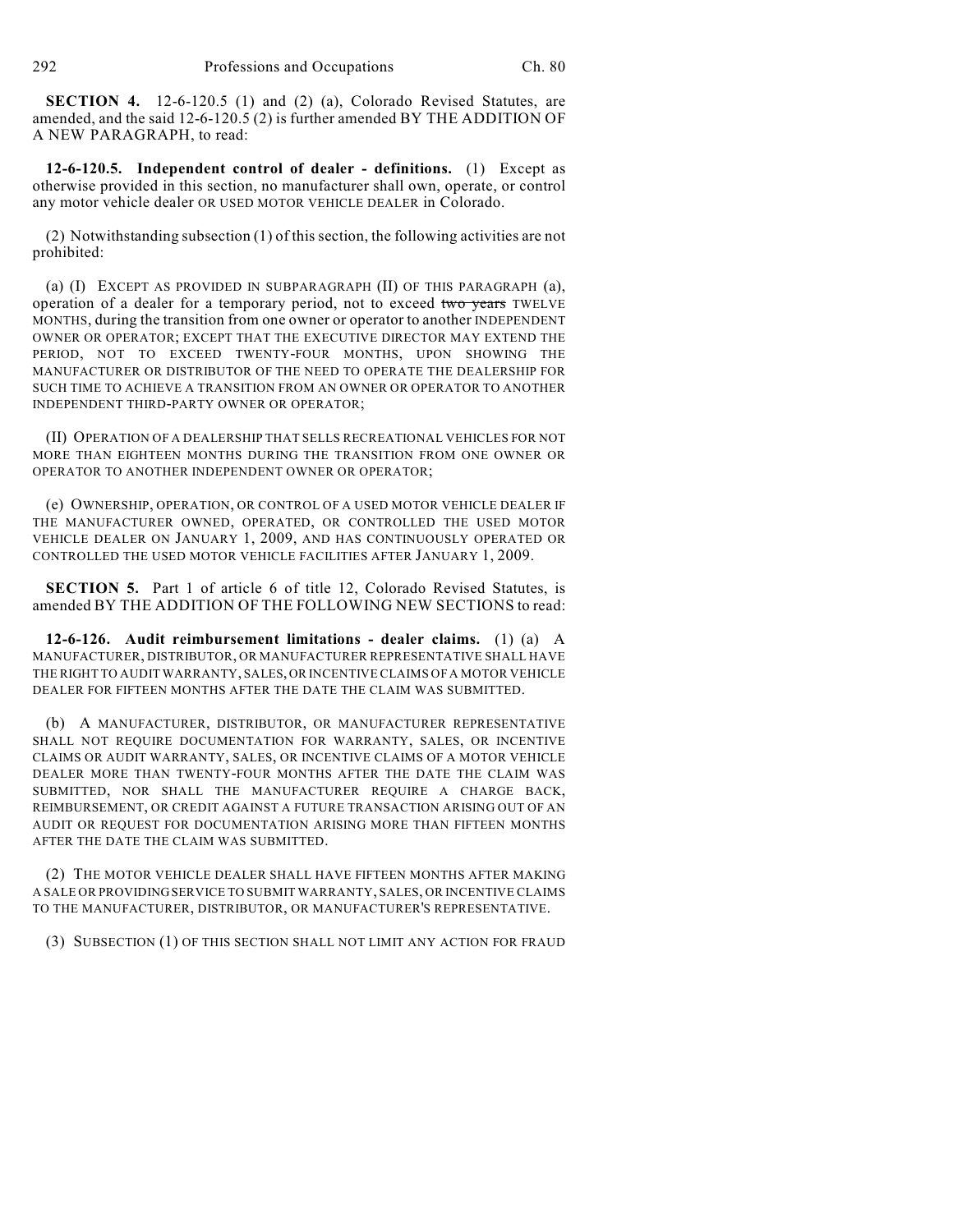INSTITUTED IN A COURT OF COMPETENT JURISDICTION.

(4) A MOTOR VEHICLE DEALER MAY REQUEST A DETERMINATION FROM THE EXECUTIVE DIRECTOR, WITHIN THIRTY DAYS, THAT A CHARGE BACK, REIMBURSEMENT, OR CREDIT REQUIRED VIOLATES SUBSECTION (1) OFTHIS SECTION. IF A DETERMINATION IS REQUESTED WITHIN THE THIRTY-DAY PERIOD, THEN THE CHARGE BACK, REIMBURSEMENT, OR CREDIT SHALL BE STAYED PENDING THE DECISION OF THE EXECUTIVE DIRECTOR. IF THE EXECUTIVE DIRECTOR DETERMINES AFTER A HEARING THAT THE CHARGE BACK, REIMBURSEMENT, OR CREDIT VIOLATES SUBSECTION (1) OF THIS SECTION, THE CHARGE BACK, REIMBURSEMENT, OR CREDIT SHALL BE VOID.

**12-6-127. Reimbursement for right of first refusal.** A MANUFACTURER OR DISTRIBUTOR SHALL PAY REASONABLE ATTORNEY FEES, NOT TO EXCEED THE USUAL AND CUSTOMARY FEES CHARGED FOR THE TRANSFER OF A FRANCHISE, AND REASONABLE EXPENSES THAT ARE INCURRED BY THE PROPOSED OWNER OR TRANSFEREE BEFORE THE MANUFACTURER OR DISTRIBUTOR EXERCISED ITS RIGHT OF FIRST REFUSAL IN NEGOTIATING AND IMPLEMENTING THE CONTRACT FOR THE PROPOSED CHANGE OF OWNERSHIP OR THE TRANSFER OF ASSETS. PAYMENT OF ATTORNEY FEES AND EXPENSES IS NOT REQUIRED IF THE CLAIMANT HAS FAILED TO SUBMIT AN ACCOUNTING OF ATTORNEY FEES AND EXPENSES WITHIN TWENTY DAYS AFTER THE RECEIPT OF THE MANUFACTURER'S OR DEALER'S WRITTEN REQUEST FOR AN ACCOUNTING. AN EXPENSE ACCOUNTING MAY BE REQUESTED BY THE MANUFACTURER OR DISTRIBUTOR BEFORE EXERCISING ITS RIGHT OF FIRST REFUSAL.

**SECTION 6.** 12-6-523 (1) (1) (I), Colorado Revised Statutes, is amended to read:

**12-6-523. Unlawful acts.** (1) It shall be unlawful and a violation of this part 5 for any powersports vehicle manufacturer, distributor, or manufacturer representative:

(l) To fail to pay to a powersports vehicle dealer, within ninety days after the termination, cancellation, or nonrenewal of a franchise, all of the following:

(I) The dealer cost, plus any charges made by the powersports vehicle manufacturer for distribution, delivery, and taxes, less all allowances paid or credited to the powersports vehicle dealer by the powersports vehicle manufacturer, of unused, undamaged, and unsold powersports vehicles in the powersports vehicle dealer's inventory that were acquired from the powersports vehicle manufacturer or from another powersports vehicle dealer of the same line-make IN THE ORDINARY COURSE OF BUSINESS within the previous twelve months;

**SECTION 7.** 12-6-523 (1) (i) and (1) (k), Colorado Revised Statutes, are amended, and the said 12-6-523 (1) is further amended BY THE ADDITION OF THE FOLLOWING NEW PARAGRAPHS, to read:

**12-6-523. Unlawful acts.** (1) It shall be unlawful and a violation of this part 5 for any powersports vehicle manufacturer, distributor, or manufacturer representative:

(i) (I) TO FAIL TO PROVIDE TO THE POWERSPORTS VEHICLE DEALER, WITHIN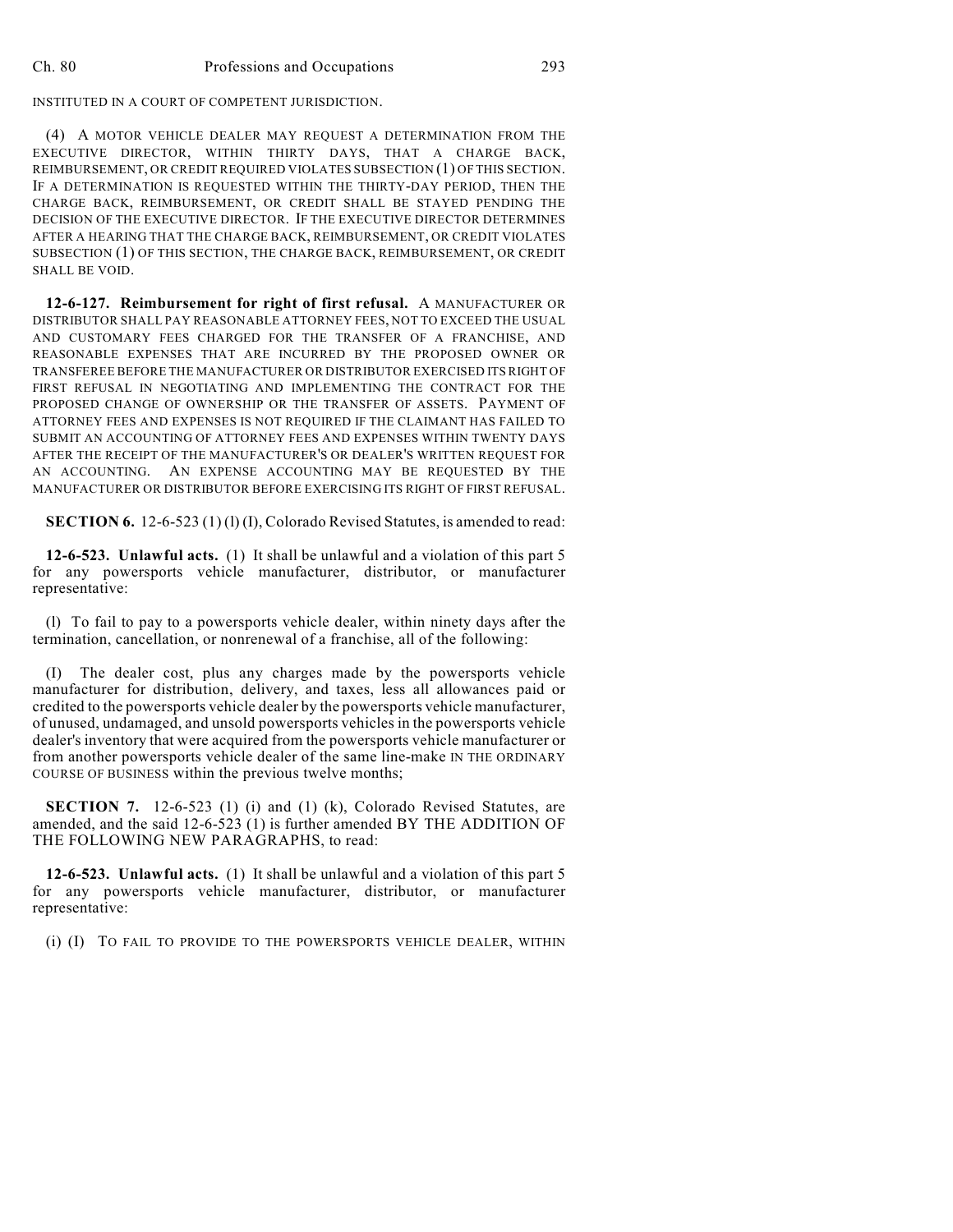TWENTY DAYS AFTER RECEIPT OF A NOTICE OF INTENT FROM A POWERSPORTS VEHICLE DEALER, THE LIST OF DOCUMENTS AND INFORMATION NECESSARY TO APPROVE THE SALE OR TRANSFER OF THE OWNERSHIP OF A DEALERSHIP BY SALE OF THE BUSINESS OR BY STOCK TRANSFER OR THE CHANGE IN EXECUTIVE MANAGEMENT OF THE DEALERSHIP;

(II) TO FAIL TO CONFIRM WITHIN TWENTY DAYS AFTER RECEIPT OF ALL DOCUMENTS AND INFORMATION LISTED IN SUBPARAGRAPH (I) OF THIS PARAGRAPH (i) THAT SUCH DOCUMENTATION AND INFORMATION HAS BEEN RECEIVED;

(III) To refuse to approve, unreasonably, the sale or transfer of the ownership of a dealership by sale of the business or by stock transfer WITHIN SIXTY DAYS AFTER THE MANUFACTURER HAS RECEIVED ALL DOCUMENTS AND INFORMATION NECESSARY TO APPROVE THE SALE OR TRANSFER OF OWNERSHIP, or to refuse to approve, unreasonably, the change in executive management of the dealership WITHIN SIXTY DAYS AFTER THE MANUFACTURER HAS RECEIVED ALL INFORMATION NECESSARY TO APPROVE THE CHANGE IN MANAGEMENT; except that nothing in this part 5 shall authorize the sale, transfer, or assignment of a franchise or a change of the principal operator without the approval of the powersports vehicle manufacturer or distributor UNLESS THE MANUFACTURER OR DISTRIBUTOR FAILS TO SEND NOTICE OF THE DISAPPROVAL WITHIN SIXTY DAYS AFTER RECEIVING ALL DOCUMENTS AND INFORMATION NECESSARY TO APPROVE THE SALE OR TRANSFER OF OWNERSHIP; OR

(IV) TO CONDITION THE SALE, TRANSFER, RELOCATION, OR RENEWAL OF A FRANCHISE AGREEMENT OR TO CONDITION SALES, SERVICES, PARTS, OR FINANCE INCENTIVES UPON SITE CONTROL OR AN AGREEMENT TO RENOVATE OR MAKE IMPROVEMENTS TO A FACILITY; EXCEPT THAT VOLUNTARY ACCEPTANCE OF SUCH CONDITIONS BY THE DEALER SHALL NOT CONSTITUTE A VIOLATION;

(k) To require, coerce, or attempt to coerce any powersports vehicle dealer to refrain from participation in the management of, investment in, or acquisition of another line-make of new powersports vehicles or related products; except that this paragraph (k) shall not apply unless the powersports vehicle dealer:

(I) Maintains a reasonable line of credit for each make or line of new powersports vehicle: and

(II) Remains in compliance with reasonable capital standards and reasonable facilities requirements specified by the powersports vehicle manufacturer; but "reasonable facilities requirements" shall not include a requirement that a powersports vehicle dealer establish or maintain exclusive facilities, personnel, or display space; unless the requirement is justified by reasonable business considerations; AND

(III) PROVIDES WRITTEN NOTICE TO THE MANUFACTURER, DISTRIBUTOR, OR MANUFACTURER'S REPRESENTATIVE, NO LESS THAN NINETY DAYS PRIOR TO THE DEALER'S INTENT TO PARTICIPATE IN THE MANAGEMENT OF, INVESTMENT IN, OR ACQUISITION OF ANOTHER LINE-MAKE OF NEW POWERSPORTS VEHICLES OR RELATED PRODUCTS;

(p) TO DISCRIMINATE BETWEEN OR REFUSE TO OFFER TO ITS SAME LINE-MAKE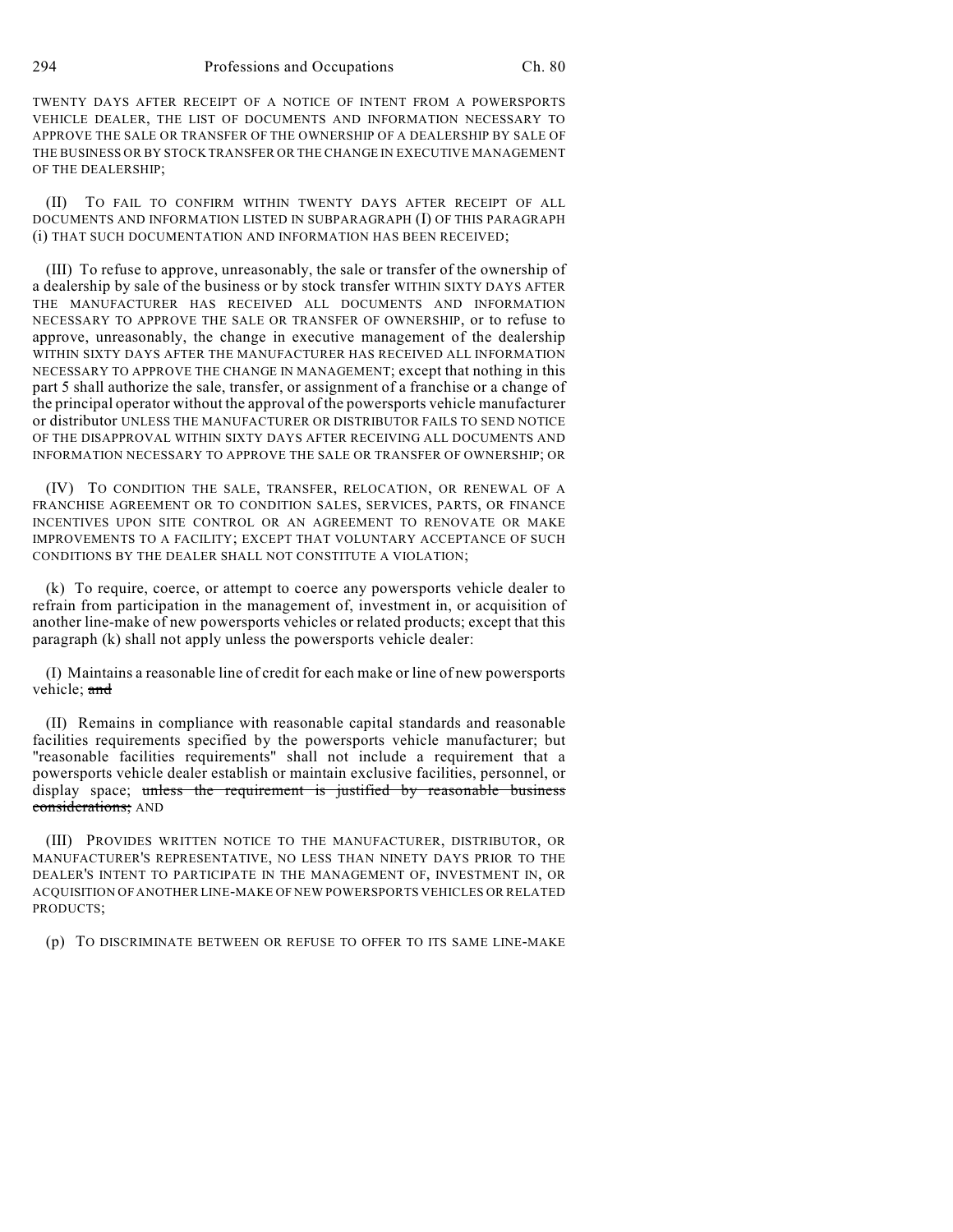FRANCHISED DEALERS ALL MODELS MANUFACTURED FOR THAT LINE-MAKE BASED UPON UNREASONABLE SALES AND SERVICE STANDARDS;

(q) TO FAIL TO MAKE PRACTICALLY AVAILABLE AN INCENTIVE, REBATE, BONUS, OR OTHER SIMILAR BENEFIT TO A POWERSPORTS VEHICLE DEALER THAT IS OFFERED TO ANOTHER POWERSPORTS VEHICLE DEALER OF THE SAME LINE-MAKE WITHIN THIS STATE;

(r) TO FAIL TO PAY TO A POWERSPORTS VEHICLE DEALER:

(I) WITHIN NINETY DAYS AFTER THE TERMINATION, CANCELLATION, OR NONRENEWAL OF A FRANCHISE FOR THE FAILURE OF A DEALER TO MEET PERFORMANCE SALES AND SERVICE OBLIGATIONS OR AFTER THE TERMINATION, ELIMINATION, OR CESSATION OF A LINE-MAKE, THE COST OF THE LEASE FOR THE FACILITIES USED FOR THE FRANCHISE OR LINE-MAKE FOR THE UNEXPIRED TERM OF THE LEASE, NOT TO EXCEED ONE YEAR; EXCEPT THAT:

(A) IF THE POWERSPORTS VEHICLE DEALER OWNS THE FACILITIES, THE VALUE OF RENTING SUCH FACILITIES FOR ONE YEAR, PRORATED FOR EACH LINE-MAKE BASED UPON TOTAL SALES VOLUME FOR THE PREVIOUS TWELVE MONTHS BEFORE THE INVOLUNTARY TERMINATION;

(B) NOTHING IN THIS SUBPARAGRAPH (I) SHALL BE CONSTRUED TO LIMIT THE APPLICATION OF PARAGRAPH (d) OF THIS SUBSECTION (1);

(II) WITHIN NINETY DAYS AFTER THE TERMINATION, ELIMINATION, OR CESSATION OF A LINE-MAKE, THE FAIR MARKET VALUE OF THE POWERSPORTS VEHICLE DEALER'S GOODWILL FOR THE LINE-MAKE AS OF THE DATE THE MANUFACTURER OR DISTRIBUTOR ANNOUNCES THE ACTION THAT RESULTS IN THE TERMINATION, ELIMINATION, OR CESSATION, NOT INCLUDING ANY AMOUNTS PAID UNDER SUBPARAGRAPHS (I) TO (V) OF PARAGRAPH (l) OF THIS SUBSECTION (1); AND

(s) TO CONDITION A FRANCHISE AGREEMENT ON IMPROVEMENTS TO A FACILITY UNLESS REASONABLY REQUIRED BY THE TECHNOLOGY OF A POWERSPORTS VEHICLE BEING SOLD AT THE FACILITY.

**SECTION 8.** 12-6-524, Colorado Revised Statutes, is amended BY THE ADDITION OF A NEW SUBSECTION to read:

**12-6-524. New, reopened, or relocated dealer - notice required - grounds for refusal of dealer license - definitions - rules.** (1.5) A POWERSPORTS VEHICLE MANUFACTURER SHALL REASONABLY APPROVE OR DISAPPROVE OF A POWERSPORTS VEHICLE DEALER FACILITY INITIAL SITE LOCATION OR RELOCATION REQUEST WITHIN SIXTY DAYS AFTER THE REQUEST OR AFTER SENDING THE NOTICE REQUIRED BY SUBSECTION (1) OF THIS SECTION TO ALL OF ITS FRANCHISED POWERSPORTS VEHICLE DEALERS, WHICHEVER IS LATER, BUT NOT TO EXCEED ONE HUNDRED DAYS.

**SECTION 9.** 12-6-525 (1) and (2) (a), Colorado Revised Statutes, are amended to read:

**12-6-525. Independent control of dealer - definitions.** (1) Except as otherwise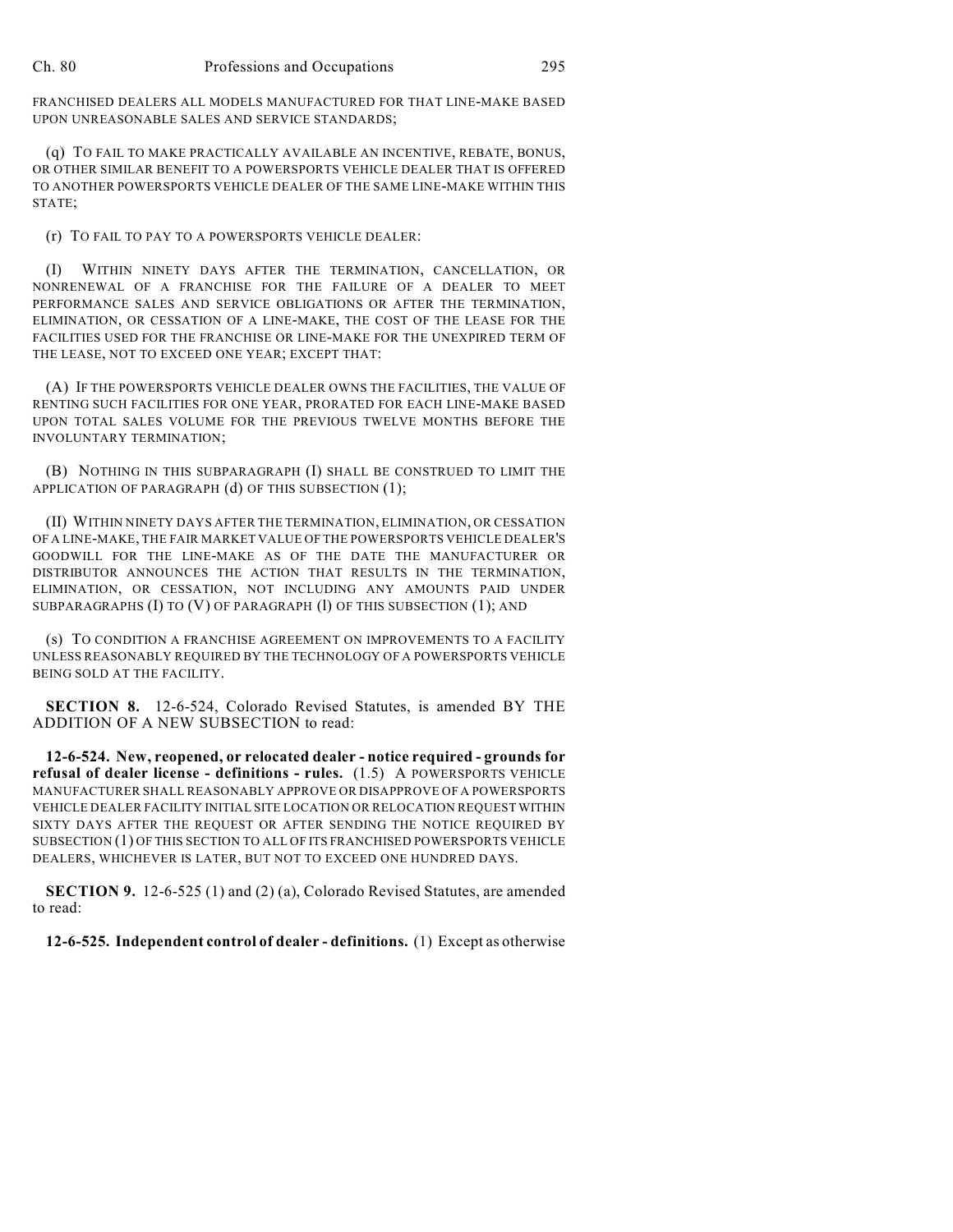provided in this section, no powersports vehicle manufacturer shall own, operate, or control  $\sigma$  ANY powersports vehicle dealer OR USED POWERSPORTS VEHICLE DEALER in Colorado.

(2) Notwithstanding subsection (1) of this section, the following activities are not prohibited:

(a) Operation of a powersports vehicle dealer for a temporary period, not to exceed two years TWELVE MONTHS, during the transition from one owner or operator to another INDEPENDENT OWNER OR OPERATOR; EXCEPT THAT THE EXECUTIVE DIRECTOR MAY EXTEND THE PERIOD, NOT TO EXCEED TWENTY-FOUR MONTHS, UPON SHOWING THE MANUFACTURER OR DISTRIBUTOR OF THE NEED TO OPERATE THE DEALERSHIP FOR SUCH TIME TO ACHIEVE A TRANSITION FROM AN OWNER OR OPERATOR TO ANOTHER INDEPENDENT THIRD-PARTY OWNER OR OPERATOR;

**SECTION 10.** Part 5 of article 6 of title 12. Colorado Revised Statutes, is amended BY THE ADDITION OF THE FOLLOWING NEW SECTIONS to read:

**12-6-526.5. Audit reimbursement limitations - dealer claims.** (1) (a) A MANUFACTURER, DISTRIBUTOR, OR MANUFACTURER REPRESENTATIVE SHALL HAVE THE RIGHT TO AUDIT WARRANTY, SALES, OR INCENTIVE CLAIMS OF A POWERSPORTS VEHICLE DEALER FOR FIFTEEN MONTHS AFTER THE DATE THE CLAIM WAS SUBMITTED.

(b) A MANUFACTURER, DISTRIBUTOR, OR MANUFACTURER REPRESENTATIVE SHALL NOT REQUIRE DOCUMENTATION FOR WARRANTY, SALES, OR INCENTIVE CLAIMS OR AUDIT WARRANTY, SALES, OR INCENTIVE CLAIMS OF A POWERSPORTS VEHICLE DEALER MORE THAN TWENTY-FOUR MONTHS AFTER THE DATE THE CLAIM WAS SUBMITTED, NOR SHALL THE MANUFACTURER REQUIRE A CHARGE BACK, REIMBURSEMENT, OR CREDIT AGAINST A FUTURE TRANSACTION ARISING OUT OF AN AUDIT OR REQUEST FOR DOCUMENTATION ARISING MORE THAN FIFTEEN MONTHS AFTER THE DATE THE CLAIM WAS SUBMITTED.

(2) THE POWERSPORTS VEHICLE DEALER SHALL HAVE FIFTEEN MONTHS AFTER MAKING A SALE OR PROVIDING SERVICE TO SUBMIT WARRANTY, SALES, OR INCENTIVE CLAIMS TO THE MANUFACTURER, DISTRIBUTOR, OR MANUFACTURER'S REPRESENTATIVE.

(3) SUBSECTION (1) OF THIS SECTION SHALL NOT LIMIT ANY ACTION FOR FRAUD INSTITUTED IN A COURT OF COMPETENT JURISDICTION.

(4) A POWERSPORTS VEHICLE DEALER MAY REQUEST A DETERMINATION FROM THE EXECUTIVE DIRECTOR, WITHIN THIRTY DAYS, THAT A CHARGE BACK, REIMBURSEMENT, OR CREDIT REQUIRED VIOLATES SUBSECTION (1) OFTHIS SECTION. IF A DETERMINATION IS REQUESTED WITHIN THE THIRTY-DAY PERIOD, THEN THE CHARGE BACK, REIMBURSEMENT, OR CREDIT SHALL BE STAYED PENDING THE DECISION OF THE EXECUTIVE DIRECTOR. IF THE EXECUTIVE DIRECTOR DETERMINES AFTER A HEARING THAT THE CHARGE BACK, REIMBURSEMENT, OR CREDIT VIOLATES SUBSECTION (1) OF THIS SECTION, THE CHARGE BACK, REIMBURSEMENT, OR CREDIT SHALL BE VOID.